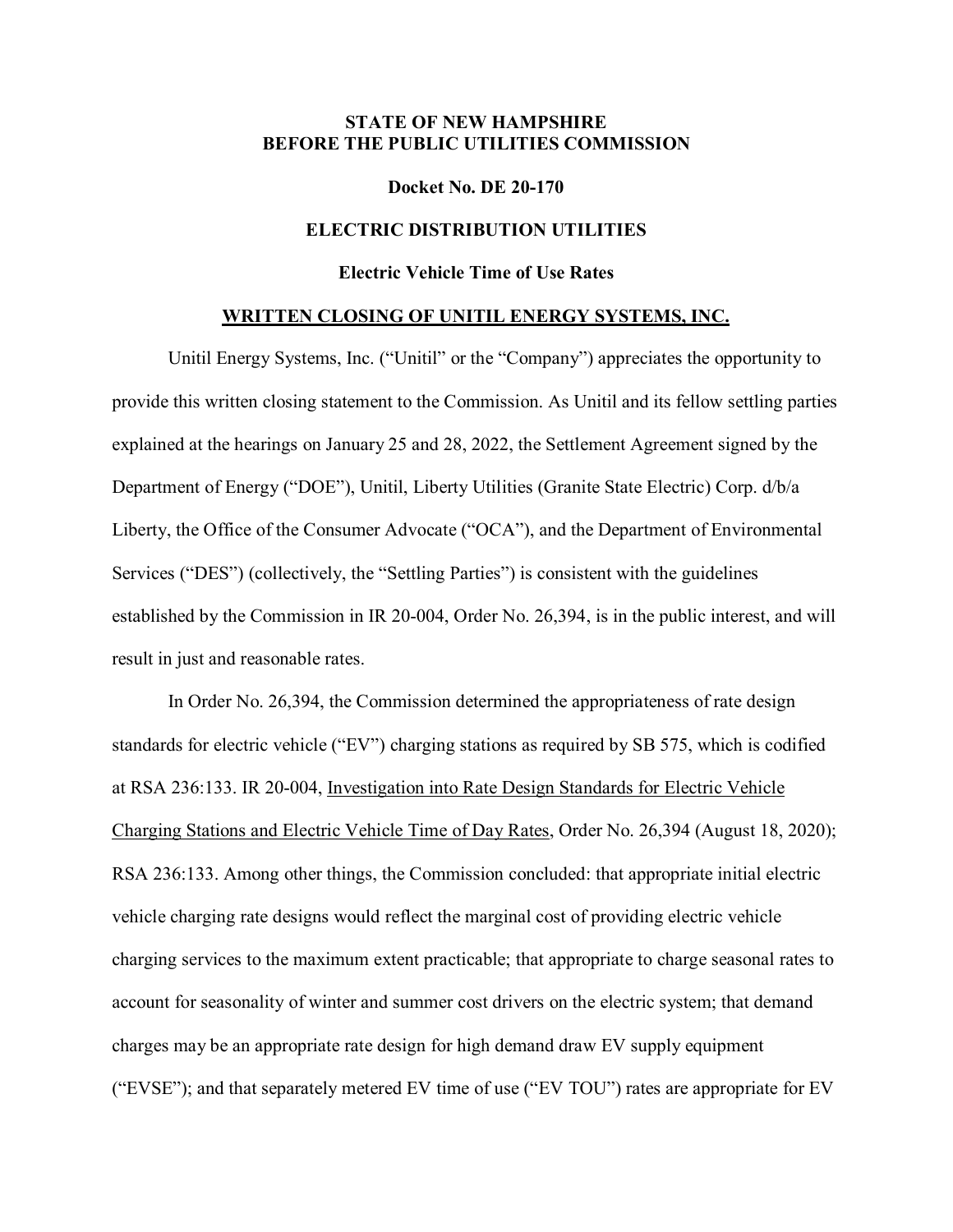charging. Id. at 5, 7, 9, 11. The Commission further found that separately metered residential electric vehicle charging rates should (1) be based directly on cost causation; (2) incorporate time varying energy supply, transmission, and distribution components; (3) have three periods (off peak, mid-peak, peak); (4) be seasonably differentiated; (5) have an annual average price differential between off-peak and peak of no less than 3:1; and (6) have a peak period no longer than five hours in duration. Id. at 17.

As Unitil has explained in other dockets before the Commission, the Company's vision for a utility of the future as an enabling platform capable of unlocking the full potential of today's customers, markets, and technologies. In furtherance of the Company's vision, and in recognition of the need to transform ways in which customers meet their evolving energy needs to create a clean and sustainable future, the Company proposed, in its concurrently pending rate case, a number of program offerings designed to promote the adoption of electric vehicles in New Hampshire while minimizing system costs related to such adoption. These program offerings included a suite of EV time of use rates, as well as a rebate program for residential chargers, a make ready infrastructure proposal for Level 2 and DC Fast Charge Public Stations, and a customer marketing, communications, and education program. The development of the Company's proposed EV TOU rates was informed by the Commission's findings in Order No. 26,394. Hearing Exhibit 2 at Bates 19.

Through extensive discussions with the parties, Unitil and the Settling Parties were able to develop a collaborative approach that incorporates their respective objectives while remaining true to the guidelines established by the Commission. Though not all parties to this docket entered into the Settlement, it represents a cross-section of critical interests, including those of the DOE (state energy and utility policy), the OCA (ratepayer interests), and DES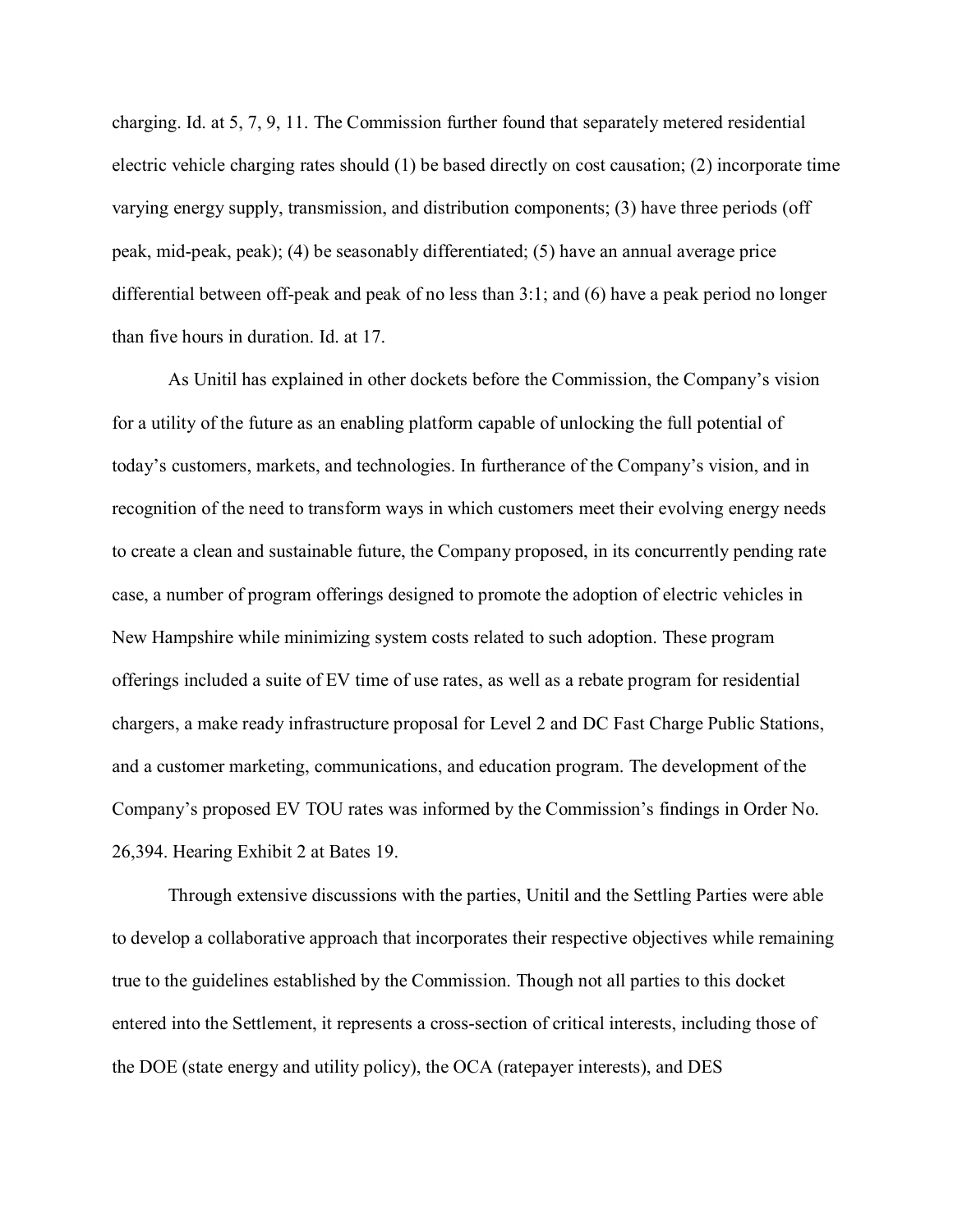(environmental and public health considerations). That these diverse parties were able to collaboratively develop an EV TOU framework demonstrates that the Settlement is in the public interest and will result in just and reasonable rates.

Several of the non-settling parties have raised concerns about the application of cost causation principles and the inclusion of demand charges in EV rate design. The general theme of these arguments is that adherence to principles of cost causation and the inclusion of demand charges, at least in rates for commercial-level charging, will negatively impact the business case for developing and operating public charging stations. However, no party submitted analytical support demonstrating that this would actually be the case in New Hampshire under rates proposed by the parties or as proposed in the Settlement Agreement.<sup>[1](#page-2-0)</sup> Moreover, the Commission has already expressed a preference for the application of cost causation principles, and acknowledged that demand charges may be appropriate for high demand draw EVSE notwithstanding the concerns raised by the non-settling parties: "We understand that demand charges may limit the economic viability of low utilization rate, high demand draw EVSE, but also acknowledge their role in limiting cost shifts between classes and customers." IR 20-004, Order No. 26,394 at 9. In other words, the non-settling parties are attempting to re-litigate matters already addressed in IR 20-004.

Eliminating demand charges causes distortions, including cost shifting across customers and classes and restrictions on revenue recovery. Hearing Exhibit 12 at Bates 7. Distribution equipment that is dedicated to a charging facility and upstream assets must be sized to provide

<span id="page-2-0"></span> <sup>1</sup> Conservation Law Foundation ("CLF") cites, without providing for the record, a Rocky Mountain Institute analysis purportedly showing that "some locations" in California "could" incur bills comprising a high percentage of demand charges. There is no evidence in the record as to the rate design or the amount of the demand charge applicable to these locations, nor is there any attempt to explain how this limited experience in California is relevant to the rate design methodology in this case. As DOE witness Dr. Sanem Sergici explained at the hearing, a 50% demand charge will actually comprise a relatively small portion of a bill under the rate design methodology presented for the Commission's consideration in the settlement agreement.